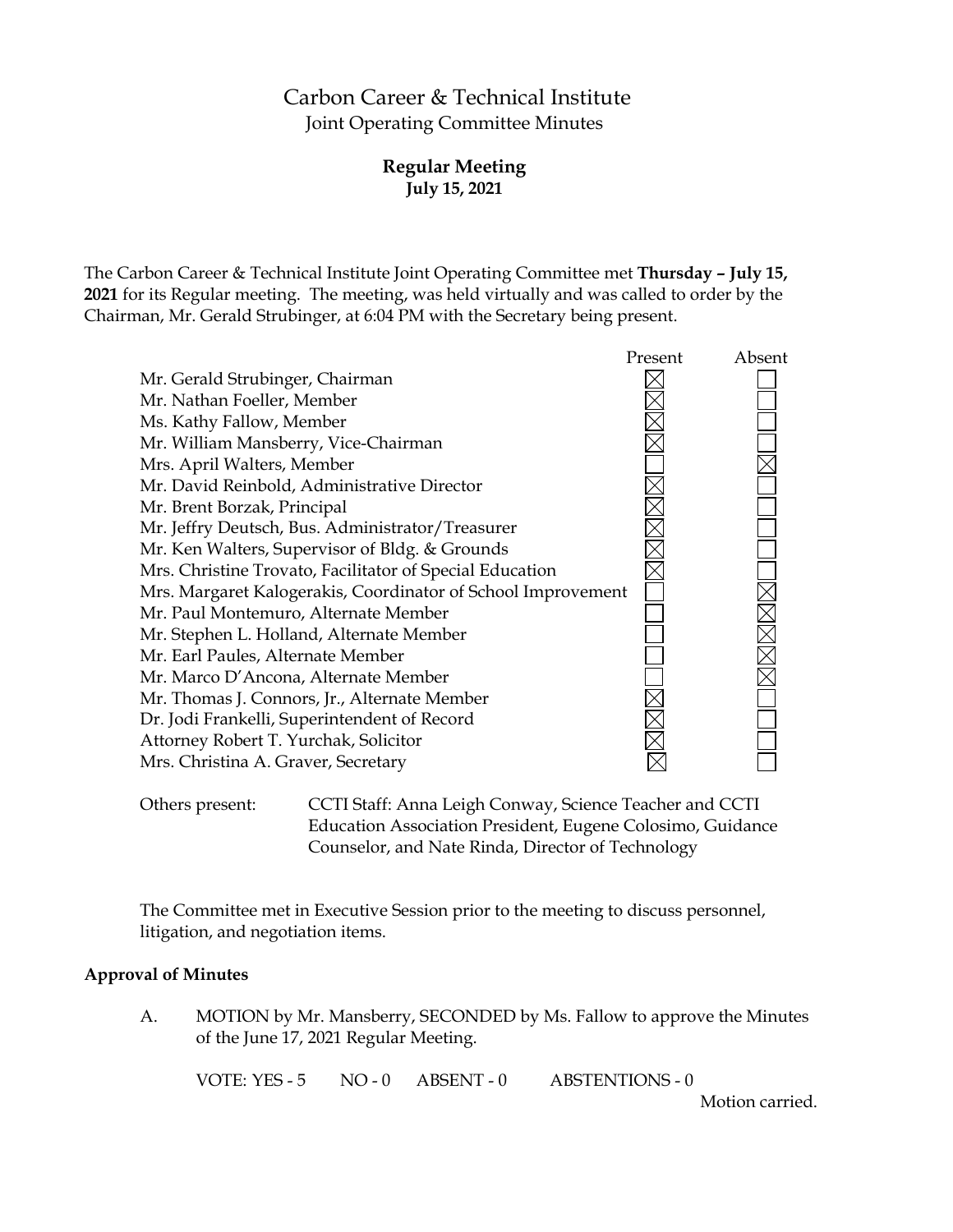# **Public Comment**

- Anna Leigh Conway, CCTI Education Association President shared the following items in her report:
	- o Staff has been spending their summer completing coursework and planning for the new school year and new schedule and is looking forward to a new year and a return to "somewhat" normalcy.
	- o Excited for more productive bargaining meetings, and a continuation of our contractual meet and discuss sessions. Thanked Dr. Jodi Frankelli for her input and consistent dedication to open communication with our union leadership during her time as superintendent of record.
	- o Posed the following questions:
		- o To the Board What is the justification for the proposed substitute rates on the agenda, specifically that both certified teaching substitutes will receive the same payment as a substitute aide or secretary?
		- o To administration Can we expect our list of contractually required events during the first week of school?
		- o To all I see there is a Health and Safety Plan update on the agenda can someone please clarify its contents, specifically to how it will impact daily operations for faculty and students, including distancing in classrooms, masking, classroom cleaning and lunches?

A brief discussion followed.

### **Approval of Payment of Bills (June)**

A. MOTION by Mr. Mansberry, SECONDED by Ms. Fallow to approve Payment of Bills - General Fund and Other Accounts.



#### **Administrative Reports**

- A. Director's Report Mr. Dave Reinbold, Administrative Director
	- SkillsUSA
		- o Mr. Reinbold will speak with Mr. Kevin Kuehner, SkillsUSA advisor regarding our national competitors (1 team and 1 individual) prior to next month's meeting and provide updates at that time.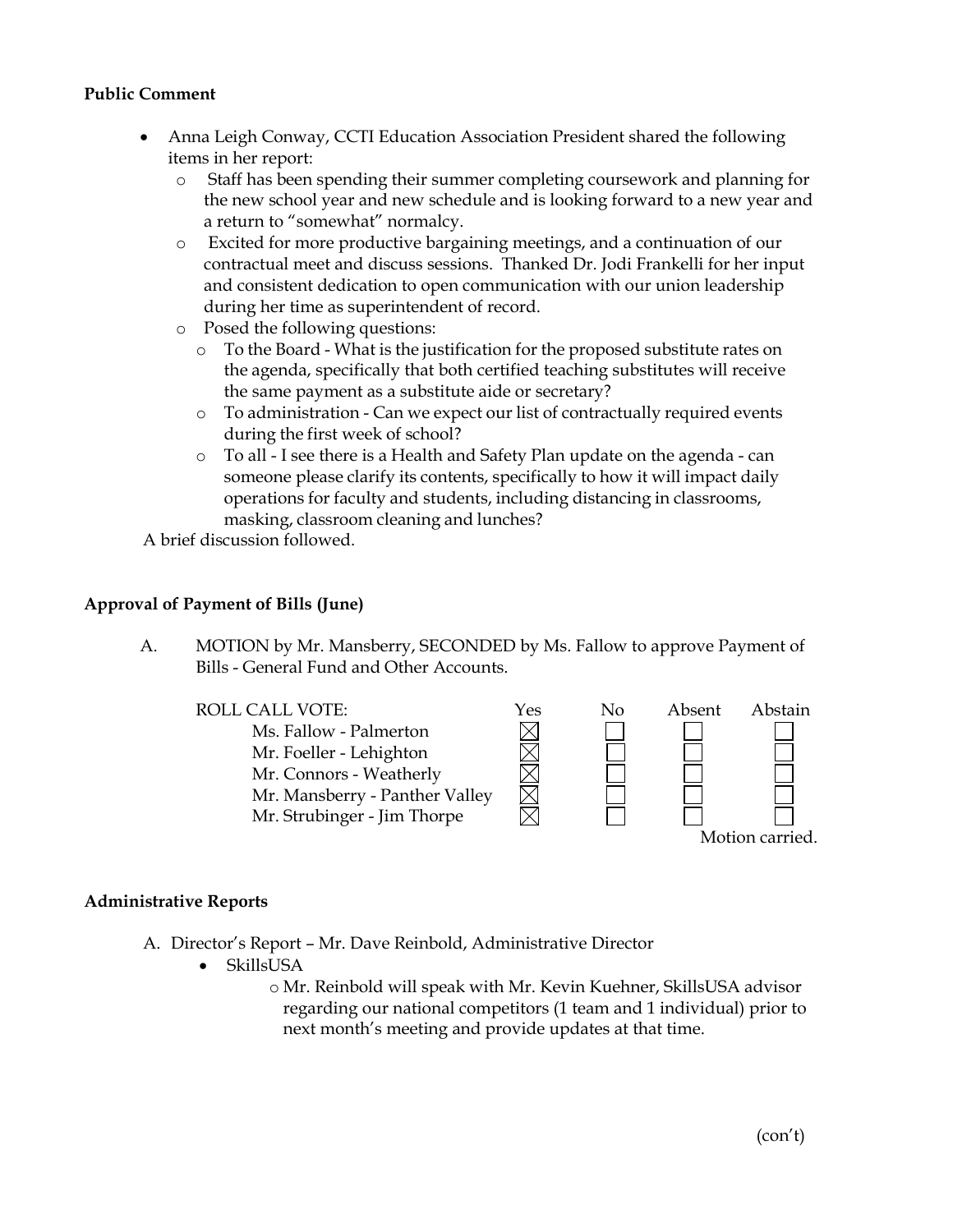• Mr. Reinbold introduced Mr. Gene Colosimo, Guidance counselor who shared the following in his annual report:

| 2021-2022 Enrollment as of 7/15/2021 |    |     |            |     |            |
|--------------------------------------|----|-----|------------|-----|------------|
|                                      |    | 10  | <u> 11</u> |     |            |
| IТ                                   | 12 | 25  | 36         | 26  |            |
|                                      | 12 | 40  | 20         | 23  |            |
| P                                    | 14 | 22  | 25         | 39  |            |
| PV                                   | 10 | 19  | 26         | 23  |            |
| W                                    | 10 | 11  | 5          | 6   |            |
|                                      | 58 | 117 | 112        | 117 | TOTAL: 404 |
|                                      |    |     |            |     |            |

Class of 2021 Plans (including half-time students)

95 students

| 50 | workforce<br>$26$ college $(12-4yr)$<br>12 trade school | 53%<br>27%<br>$12\%$ |                                                                    |
|----|---------------------------------------------------------|----------------------|--------------------------------------------------------------------|
|    |                                                         |                      |                                                                    |
|    |                                                         |                      |                                                                    |
| 7  | military                                                |                      | 8% Air Force (4), Army, Marine Corps, Navy,<br>Army National Guard |
|    |                                                         |                      |                                                                    |

Post-Secondary Schools of the Class of 2021

Embry-Riddle Aeronautical University Bloomsburg University The Restaurant School at Walnut Hill (2) Lehigh Carbon Community College (12) Albright College Northampton Community College (2) Pennsylvania State University – Hazleton Campus (3) Empire Beauty School (4) Pennsylvania College of Technology (2) East Stroudsburg University Full Sail University (Florida) Coastal Carolina University (South Carolina) Indiana University of Pennsylvania Cedar Crest College Universal Technical Institute (2) IVY Tech (Indiana) Ohio Technical College Villanova University

2020-2021 Testing

Advanced Placement: Literature and Composition – 13 students Advanced Placement: Calculus – 4 students PSAT: 14 students (5 sophomores, 9 juniors) SAT: November 2020: 2 students, December 2020: 1 student, May 2021: 1 student NOCTI: The following technical areas tested: Auto Collision Repair, Cosmetology, Electrical Distribution & Automation, Graphic Design, Health Medical Assisting, Marketing, and Welding. 91% Competent or Advanced (con't)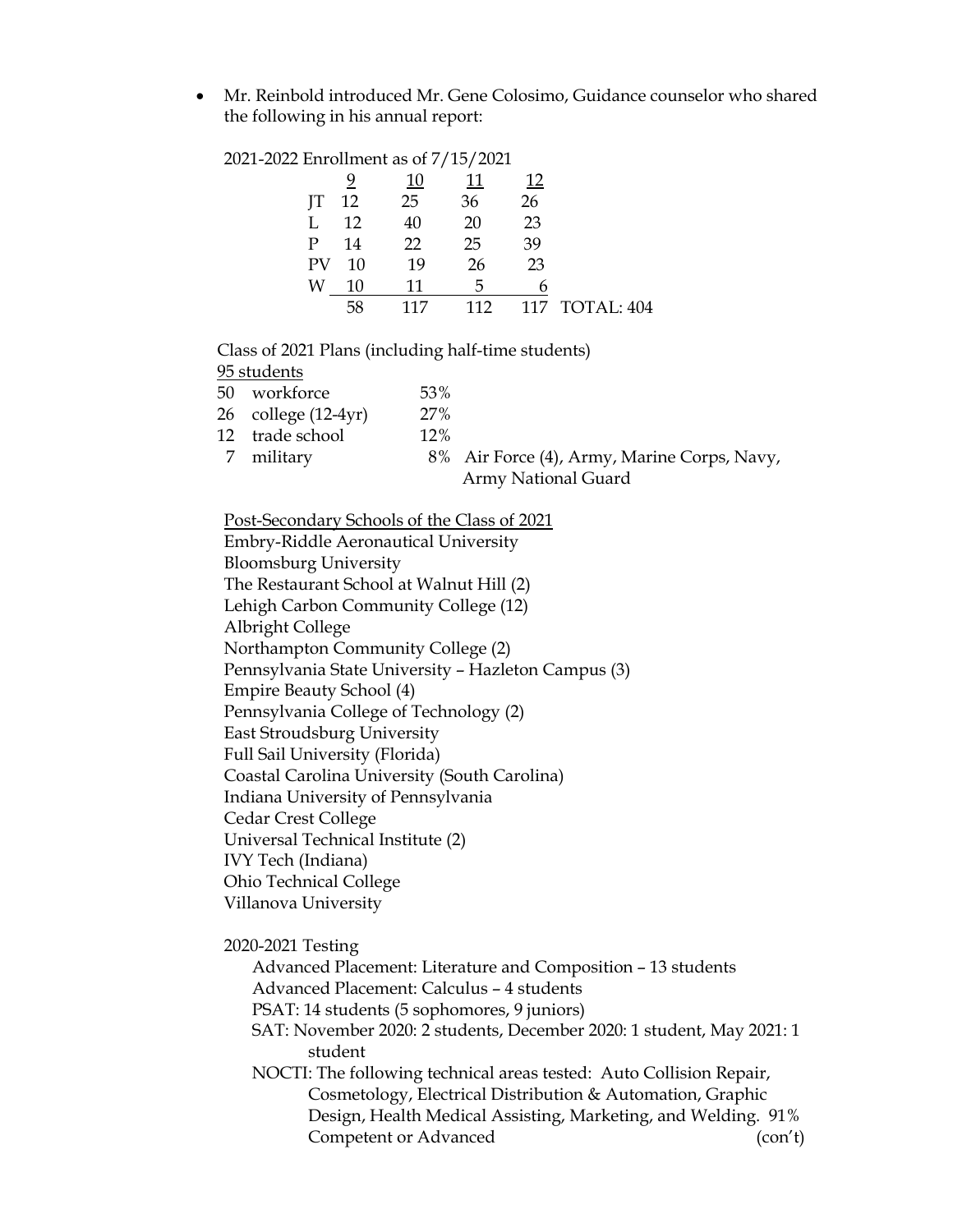NIMS: 100% Competent or Advanced

Keystone Exams: Spring Wave: Algebra – 52 students, Biology – 99 students, Literature – 90 students

Summer Schedule

Coordinate students that need summer school/credit recovery. Coordinate new students from five sending districts. Work with the IU to commit the new schedule. Work with the IU on schedule rollover. Work on student course scheduling. Screen transcripts of incoming students for proper credits. Review advanced placement testing scores. Work on graduation plans. Work on new student files. Update NCAA website registration. Update guidance website. Renew student 504's (Service Contract). Attend PSEA Department of Pupil Services Conference. Explore online application process.

B. Principal's Report – Mr. Brent Borzak

Mr. Borzak thanked Mr. Colosimo for all that he does for CCTI. He said he is a well-rounded member of the team and an asset to both CCTI and the sending school districts.

Mr. Colosimo thanked the administration as well, including Mr. Walters and his cleaning and maintenance staff, as well as the secretarial staff.

He then shared the following:

As we progress through the month of July, we are preparing for the new school year.

Administration and Guidance have been working, planning and communicating daily regarding all the details for the new school year. The student/parent handbook has been revised and updated, for the 2021-2022 school year. Scheduling has been ongoing, as we are in the process of preparing for another productive school year. Enrollment is currently at 403 students, with over 200 new applications. Administration is currently interviewing for our open positions.

- New Student Orientation will take place on August 23rd, at 6 PM.
- First day of in-service will be August 23rd.
- First day for students will be August  $26<sup>th</sup>$ .
- C. Business Administrator's Report Mr. Jeffry P. Deutsch, Business Administrator
	- 2020-2021 CCTI Financial Status Update:

 CCTI should report a small surplus for the 2020-2021 fiscal/school year. This surplus will be official upon the completion of the 2020-2021 audit report.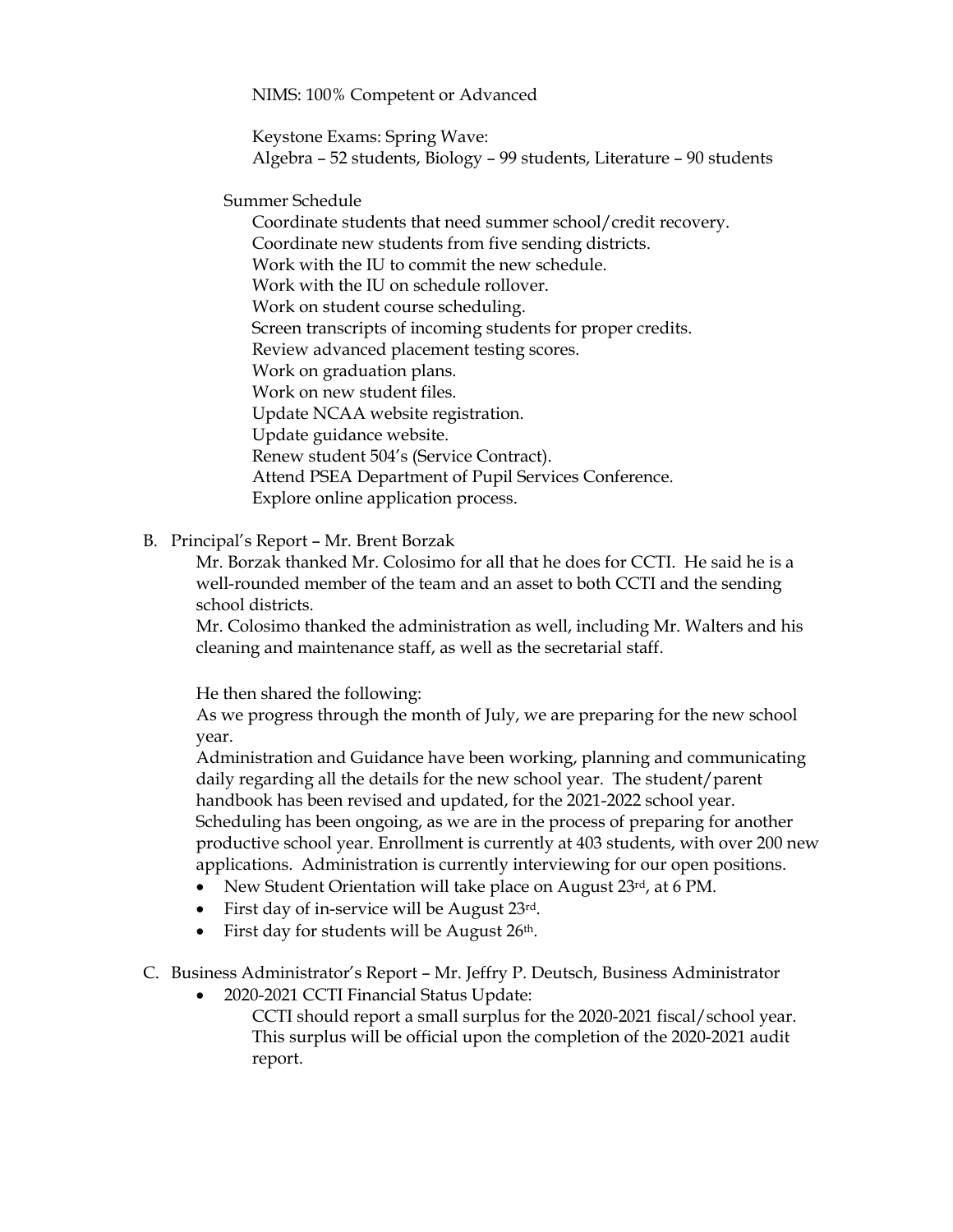- D. Building and Grounds Report Mr. Ken Walters, Supervisor of Buildings and Grounds
	- Summer Maintenance
		- o Facility and technical area preventative maintenance (PM) is being completed on all Building safety systems and Equipment for the upcoming school year.
	- Substitute Maintenance Employment
		- o Anyone interested may access our website and follow the directions listed under "Employment". Questions can be directed to Mr. Walters at extension 1122
	- Modular home project
		- o We received multiple calls from an advertisement we placed in the Current magazine, the Times News and the Pocono Record.
			- We now have a list of 4 potential customers (in order of when interest was communicated) for two tiny homes and two double wide modular projects.
- E. Facilitator of Special Education Report Mrs. Christine Trovato, Facilitator of SpecialEducation
	- Planning for the 2021-2022 School Year During the summer months, special education department planning and preparation includes,
		- o Collaborating to schedule special education students in supported academic classes
		- o Updating CCTI's Special Education Web page
		- o Participating in professional development webinars, Contact/Network meetings & trainings/sharing information
		- o Researching updates to the law pertaining to special education/sharing information
		- o Developing a webpage pertaining to Education for Children & Youth Experiencing Homelessness
		- o Assigning new caseloads to case managers
		- o Preparing new student Case Manager and Office files with IEP documents
		- o Developing Dept. agendas/staff mini trainings
		- o Scheduling/Communicating/Planning August tours (for incoming special education students)
		- o Preparing for new student orientation
	- Informational Purposes
		- o Updates to the Educator Evaluation process (Act 13)
		- o Act 66 of 2021- Student Retention and Repeating the school year
	- Moving Forward
		- o August tours for incoming special education students & parents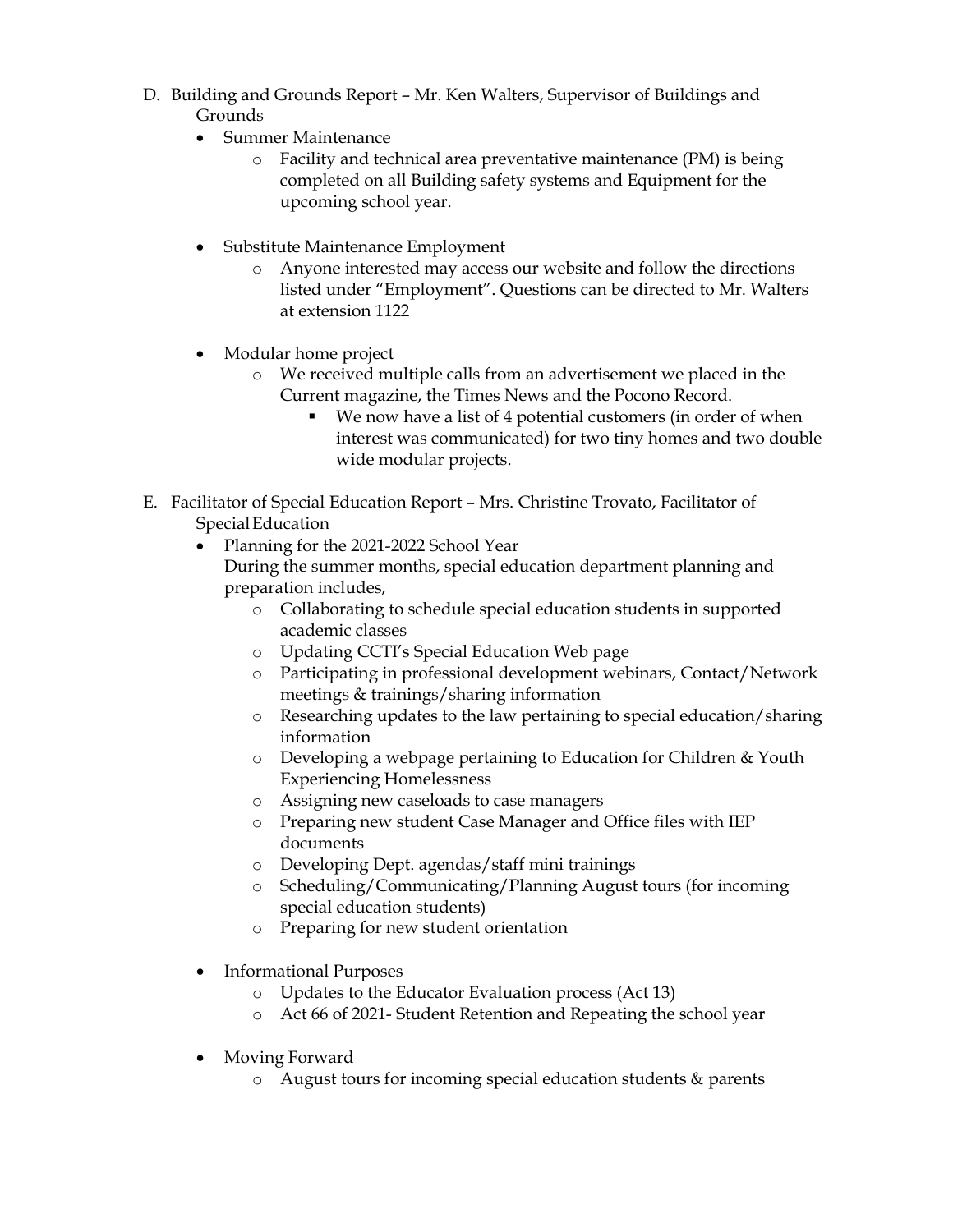- F. Technology Report Mr. Nate Rinda, Director of Technology
	- Completed setup of 160 New Chromebooks.
	- Summer projects Room reconnects after room cleanings/floor wax.
	- Updated internal bell schedules for next school year.
	- Building wide printer and projector maintenance.
	- Mass notification emails to students and parents has begun for next school year prep items.
	- Drafting lab Updating AutoDesk software.
	- Software license renewals.
	- Technology collection cleanup from students. (Chromebooks/laptops, chargers, cases, hot spots, web cams)
	- Continued support/training to staff and students with Google Suite and all technology needs.
- G. Superintendent of Record Report Dr. Jodi Frankelli, Palmerton Area School District Superintendent

Dr. Frankelli shared that the Palmerton Area School District (PASD) has recently partnered with St. Luke's University Health Network to provide COVID-19 vaccines on-site at PASD.

- Vaccines are available to everyone
- **Pfizer vaccine will be distributed in two doses** 
	- $\circ$  1st July 27, 2021
	- o 2nd August 17, 2021
- vaccines are available by appointment, only
- Details and registration information may be found on the PASD website (www.palmerton.org) by clicking on the red banner that runs along the top of the page.

Mr. Reinbold shared that CCTI is looking to partner with St. Luke's University Health Network to provide vaccines, as well. He thanked Dr. Frankelli for sharing this information.

# **Items of Business**

# *Education*

# **Health & Safety Plan Approved**

A. MOTION by Mr. Mansberry, SECONDED by Mr. Foeller to approve the Health & Safety plan for the 2021-2022 school year required by the Pennsylvania Department of Education. The plan will reflect the approved delivery model.

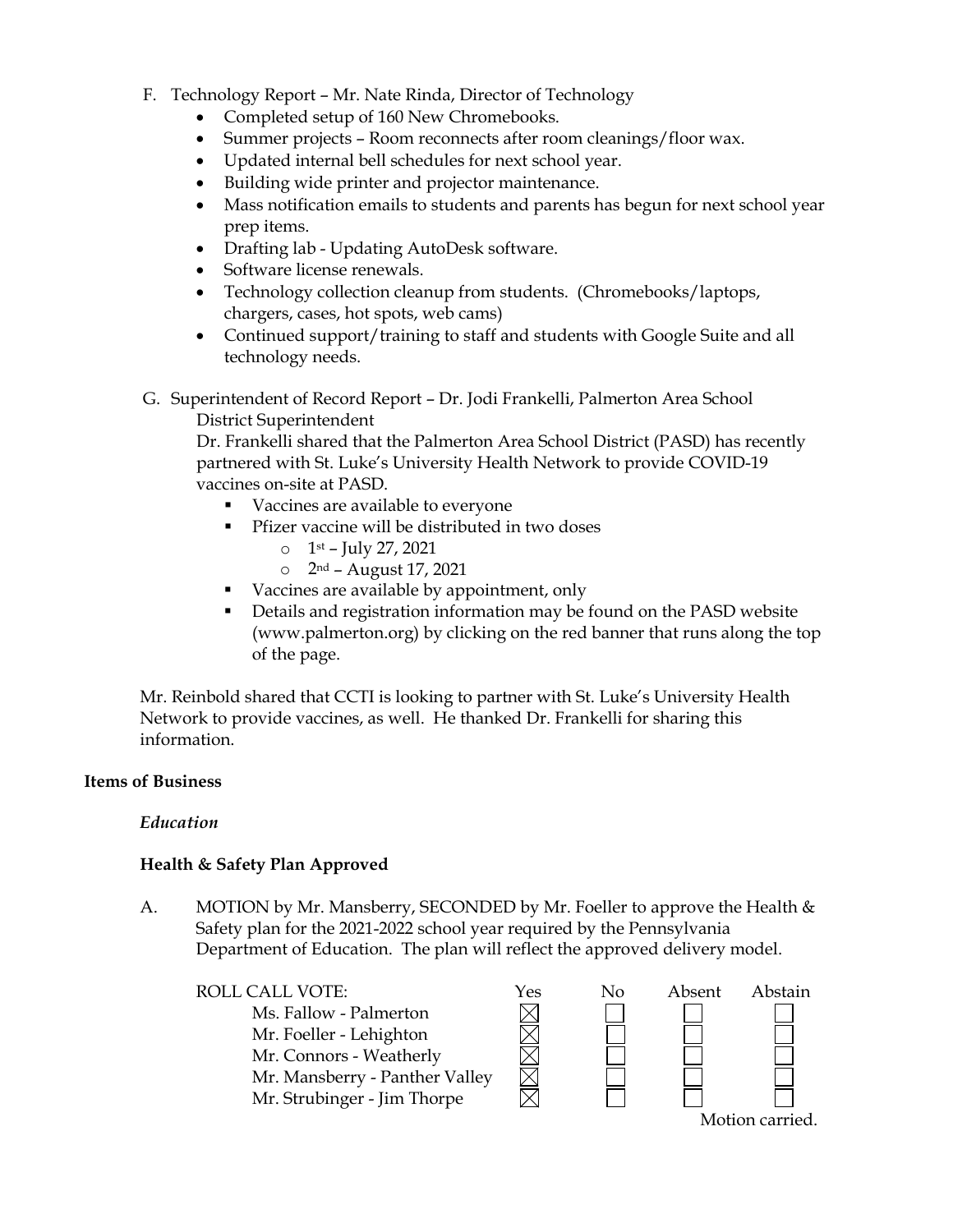# *Personnel*

MOTION by Mr. Mansberry, SECONDED by Ms. Fallow that the following motions be approved:

# **School Physician Appointed**

A. that Dr. Deborah Smith (Switchback Medical Center, Inc., Jim Thorpe, PA) be appointed School Physician for the 2021-2022 school year, as per Article XIV, School Health Services of the PA School Code of 1949, at a rate of \$10.00 per individual school (student) examination.

# **Law Firm Appointed**

B. to appoint the law firm of King, Spry, Herman, Freund & Faul LLC for specialized work projects for the 2021-2022 fiscal year on an as-needed basis at a rate to be negotiated.

# **Records Retention Officer Appointed**

C. that David Reinbold be appointed Records Retention Officer for the Carbon Career & Technical Institute for the 2021-2022 school year.

# **CCTI Local Advisory (Perkins Participatory Planning) Committee Members Approved**

- D. to approve the following individuals as members of the CCTI Local Advisory (Perkins Participatory Planning) Committee for the 2021-2022 school year:
	- Shannon Eidem Candy Madera Robyn Plesniarski Francine Kluck Jaime Mendes Bill Richards Kathy Henderson Jeanne Miller Rachel Strucko Margaret Kalogerakis Heather Mullen Alice Wanamaker Marlyn Kissner Steve Ohl Garry Wentz Toni Macaluso Lisa Perry

#### **Adult Education GED Instructors Approved**

E. to approve the following individuals as Adult Education GED Instructor effective July 30, 2021 through July 31, 2022 at an hourly rate of \$21.50:

> Delmar Griggs Joseph Pavlis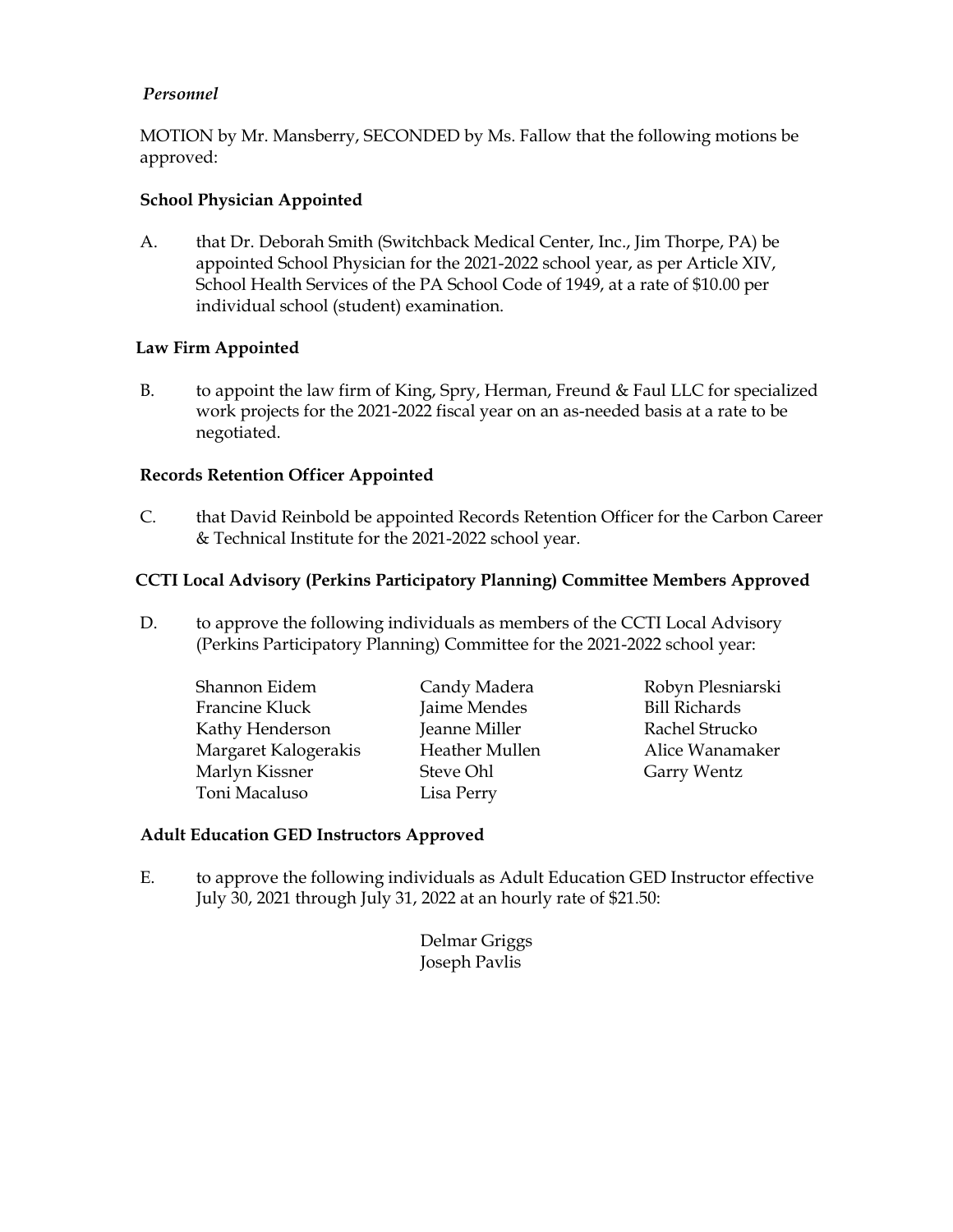### **Advisor Position Salaries Approved**

F. to approve the following salaries, pro-rated, as needed for advisor positions for the 2021-2022 school year:

> DECA/HOSA/SkillsUSA Advisors - \$2,300 ea. Senior Class Advisor - \$2,300 Underclass Advisor (Freshmen, Sophomore, Junior - combined) - \$2,300 Student Council - \$2,300 NTHS - \$2,300 Yearbook - \$2,300 Interact Rotary - \$2,300 SADD/Aevidum - \$2,300 Student Forum - \$1,600 SkillsUSA Assistant Advisors - \$1,600 ea. DECA Assistant Advisors - \$1,600 ea. DECA/HOSA/SkillsUSA Assistant Advisor - \$1,600

# **School-Wide Co-Curricular Activities and Student Club/Organization Advisors Approved**

G. to approve the following individuals as School-Wide Co-Curricular Activities and Student Club/Organization Advisors, as needed at the established rates for the 2021-2022 school year:

> DECA – Jalissa Kuehner DECA Assistant – Sandra Kohutka HOSA – Stephanie Gombert DECA/HOSA/SkillsUSA Assistant – Scott Bartholomew National Technical Honor Society – Sue Ann Gerhard Rotary Interact Community Service Club – Margaret Kalogerakis SADD/Aevidum – Rebecca Schaeffer Senior Class – Sandi Kohutka SkillsUSA – Kevin Kuehner SkillsUSA Assistant – Thomas Bartholomew, Autumn Frey Student Council – Jacqueline Cole Underclass – Sue Ann Gerhard Yearbook – JamiLynn McFarland

# **Tenure Status Approved**

H. to grant the following individual a "Professional Employee Contract" and tenure status:

Dylan Hofmann – Physical Education/Health Teacher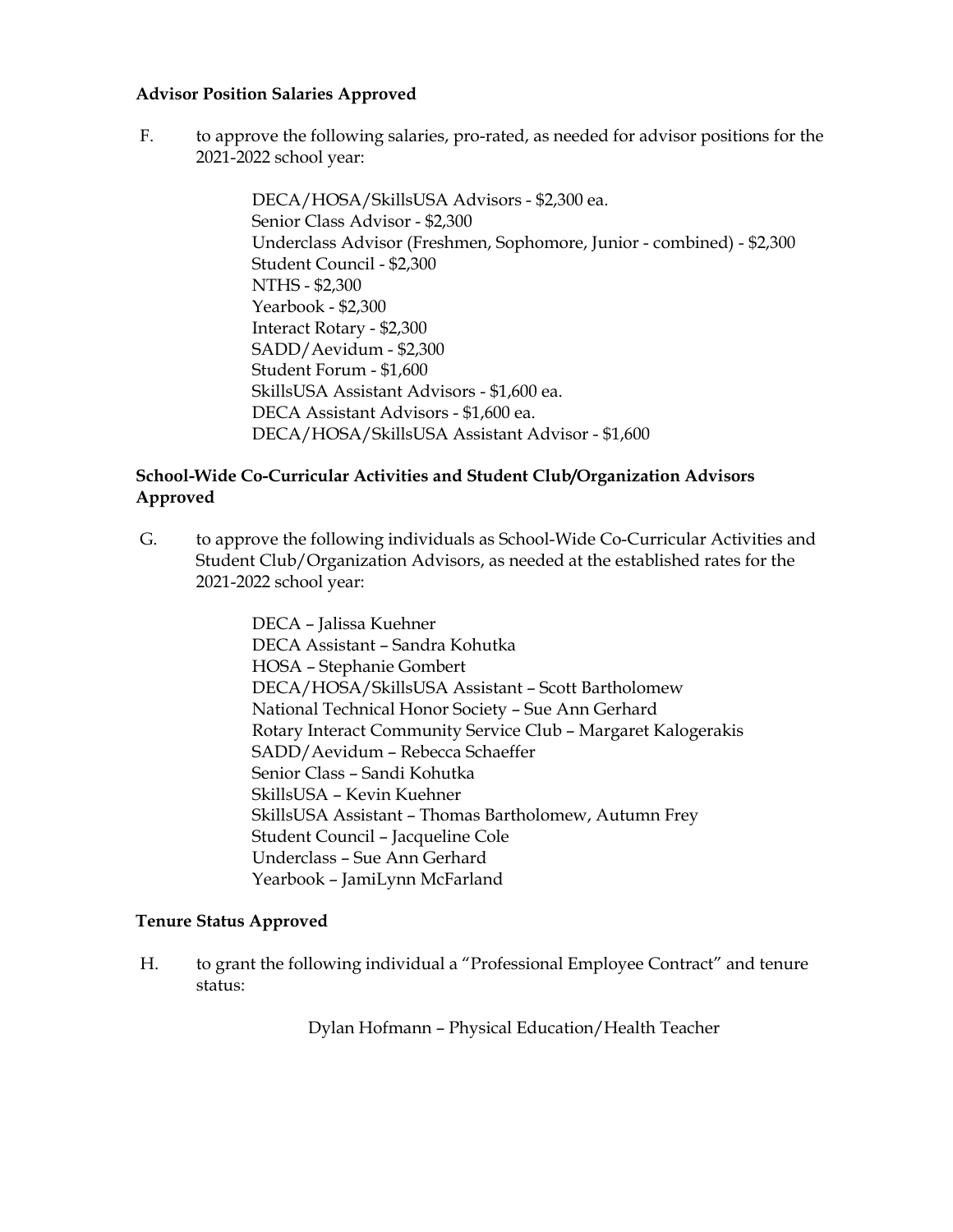### **HVAC Instructor Appointed**

- I. to appoint Ryan Tanner HVAC Instructor, effective August 23, 2021 at a step 1 salary per the current Agreement between the Carbon Career & Technical Institute (CCTI) Joint Operating Committee and the CCTI Education Association.
	- Note: Ryan has over 17 years' experience in the HVAC field. He has an Associate of Applied Science: HVAC/Plumbing degree from Luzerne County Community College.

### **Additional Work Days Approved**

J. that Ryan Tanner be approved seven (7) additional work days, prior to August 23, 2021 at his per diem rate.

Note: This time will be devoted to preparing for the upcoming school year.

### **Cooperative Education/School Improvement Coordinator Appointed**

K. to appoint Lisa Walck Cooperative Education/School Improvement Coordinator, effective October 2, 2021.

ROLL CALL VOTE:  $\gamma$ es No Absent Abstain Ms. Fallow - Palmerton Mr. Foeller - Lehighton Mr. Connors - Weatherly Mr. Mansberry - Panther Valley Mr. Strubinger - Jim Thorpe Motions carried.

#### **Superintendent of Record Appointed**

L. MOTION by Mr. Mansberry, SECONDED by Mr. Foeller to appoint David McAndrew, Panther Valley School District Superintendent, Superintendent of Record for Carbon Career & Technical Institute effective August 1, 2021 through July 31, 2022.

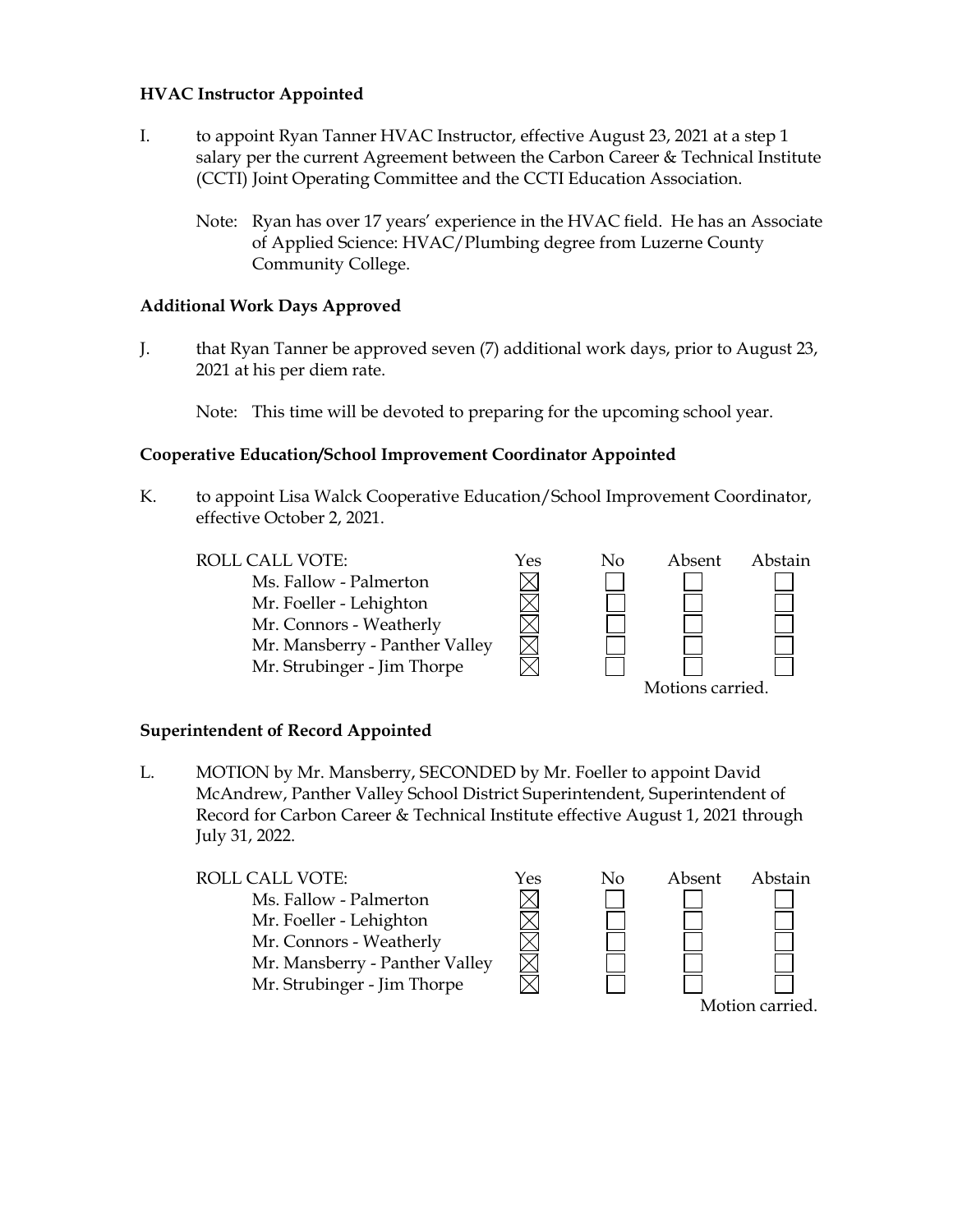# *Budget & Finance*

MOTION by Mr. Mansberry, SECONDED by Mr. Foeller that the following motions be approved:

# **Lunch Prices Established**

A. that lunch prices for the 2021-2022 school year be established as follows:

| Students: |        |
|-----------|--------|
| Type A -  | \$2.60 |
| Reduced - | .40    |
|           |        |

Adults: \$5.00

# **Milk/Juice Supplier Retained**

B. that Zimmerman's Dairy (Lehighton, PA) be retained as the CCTI Milk/Juice Supplier for the 2021-2022 school year. Prices for milk and juice shall remain the same as quoted for the 2020-2021 school year. Milk prices are established by the PA Milk Marketing Board.

# **Out of County Tuition Rates (Non-Special Education) Approved**

C. to approve the following out of county tuition rates (non-Special Education) for the 2021-2022 school year:

| Half Year - Half Day | \$5,175  | $($57.50 \text{ per day})$  |
|----------------------|----------|-----------------------------|
| Half Year - Full Day | \$10,350 | $($115.00 \text{ per day})$ |
| Full Year - Half Day | \$10,350 | $($57.50 \text{ per day})$  |
| Full Year – Full Day | \$20,700 | (\$115.00 per day)          |

Note: Rates reflect no increase from previous year.

# **Out of County Rates (Special Education) Approved**

D. to approve the following out of county tuition rates (Special Education) for the 2021-2022 school year:

| Half Year - Half Day | \$6,075  | $($ 67.50 \text{ per day})$ |
|----------------------|----------|-----------------------------|
| Half Year - Full Day | \$12,150 | $($135.00 \text{ per day})$ |
| Full Year - Half Day | \$12,150 | $($ 67.50 \text{ per day})$ |
| Full Year - Full Day | \$24,300 | $($135.00 \text{ per day})$ |

Note: Rates reflect no increase from previous year.

# **Business Administrator Authorization Approved**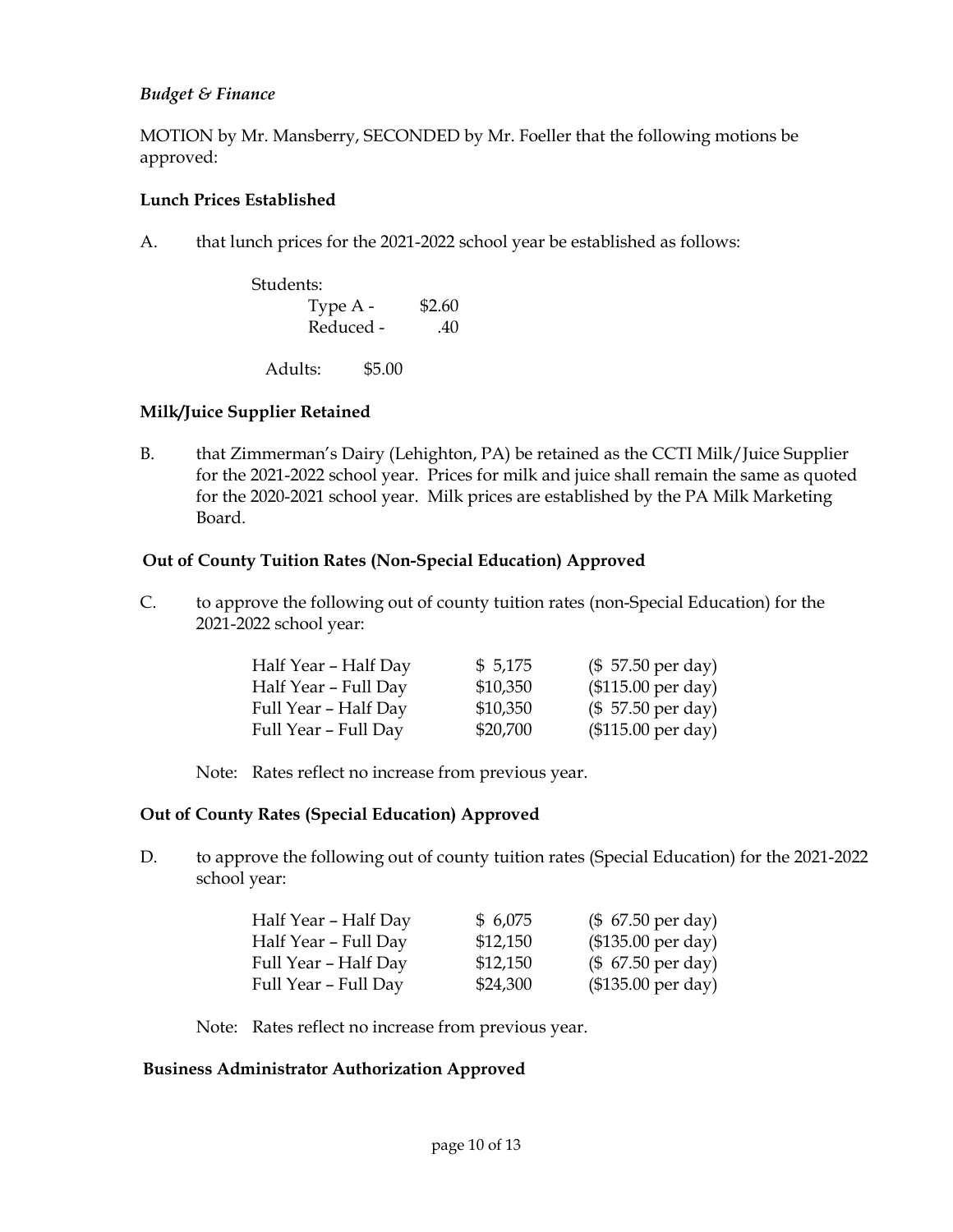E. to authorize the business administrator to *not* bill \$160,000 of the total 2021-2022 CCTI secondary budget to the five participating school districts.

Note: This was discussed during the 2021-2022 budget process.



# *Buildings & Grounds*

NONE

# *Administrative*

MOTION by Mr. Mansberry, SECONDED by Mr. Connors that the following motions be approved:

# **Contract Entrance Approved**

A. to enter into a contract with Carbon Lehigh Intermediate Unit #21 to provide the complete Discovery Streaming Digital Video Library owned by Discovery Education, Inc. for a period of one (1) year beginning July 1, 2021 at a cost of \$1,525.

# **Substitute Rates Established**

B. to establish the following substitute rates for the 2021-2022 school year:

| 1. | Teacher (Category A per diem)   |               |         |
|----|---------------------------------|---------------|---------|
|    | Day 1 through Day 15            | \$100 per day |         |
|    | Day 16+ Cumulative              | \$110 per day |         |
| 2. | Teacher (Category B short-term) |               |         |
|    | 16-89 Consecutive Days          | \$160 per day |         |
| 3. | <b>Teacher Aide</b>             |               |         |
|    | Day 1 through Day 15            | \$100 per day |         |
|    | Day 16+ Cumulative              | \$110 per day | (con't) |
| 4. | Secretary                       | \$100 per day |         |
| 5. | Administrative                  | \$200 per day |         |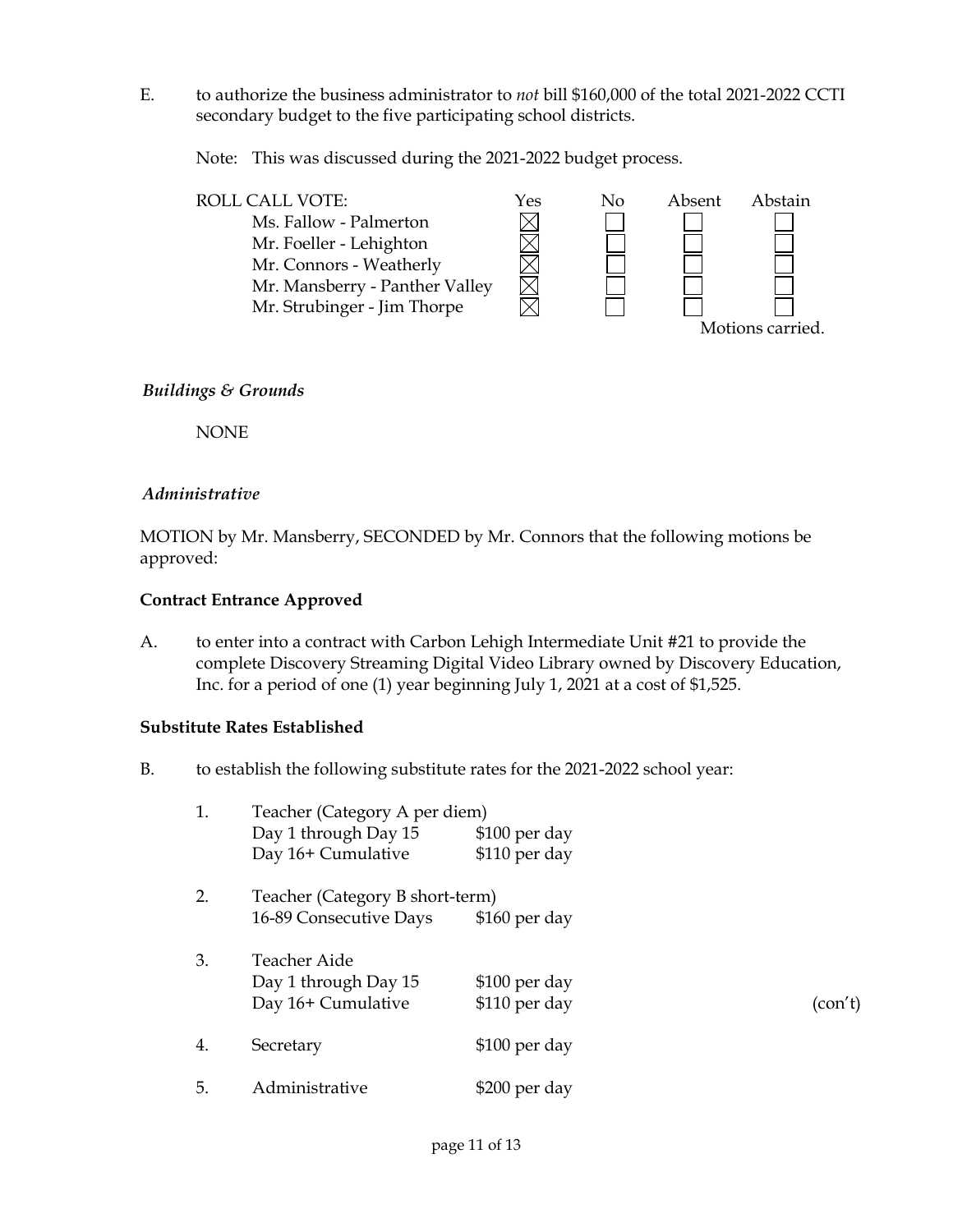# **2022 CCTI Graduation Ceremony Approved**

- C. to approve the 2022 CCTI graduation ceremony as follows:
	- Friday, June 3, 2022
	- $10:00$  a.m.  $-12:00$  p.m.
	- Located at CCTI field

Mr. Strubinger commented that the 2021 graduation ceremony was a great event and thanked all who assisted in the planning and preparation of the event. Mr. Mansberry agreed.



# **Reports**

### **Foundation Report Accepted**

A. MOTION by Mr. Mansberry, SECONDED by Ms. Fallow to accept the Carbon Career & Technical Institute Foundation Report, as presented.

Note: The balance in this account stands at \$969.44.

VOTE: YES - 5 NO - 0 ABSENT - 0 ABSTENTIONS - 0

Motion carried.

# **Administrative Reports**

- A. MOTION by Mr. Mansberry, SECONDED by Ms. Fallow to accept Administrative Reports from the following:
	- a. Mr. Brent Borzak, Principal